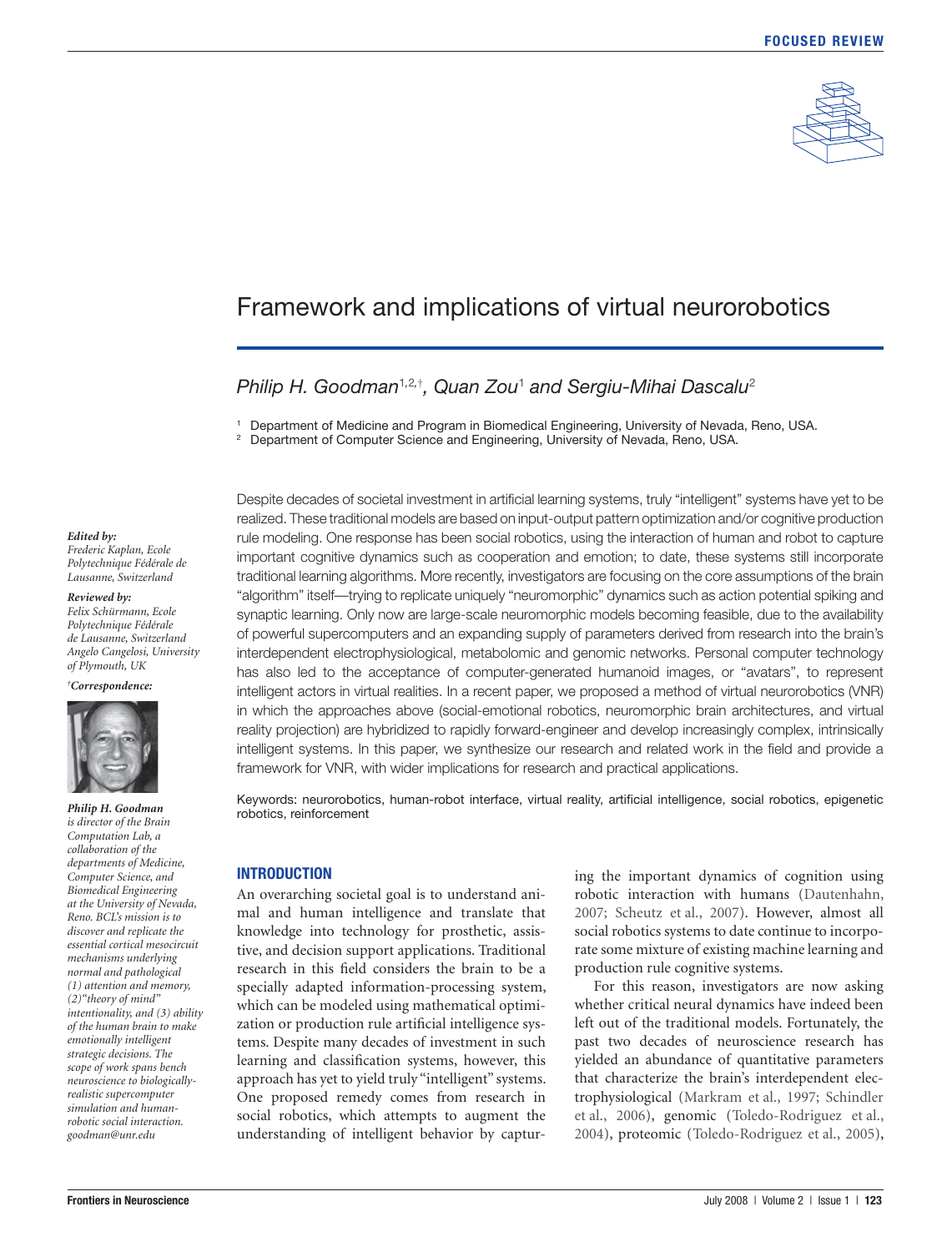metabolomic and anatomic (Wang et al., 2006) networks.

Researchers now have access to over a hundred neuroscience databases (Society for Neuroscience, 2007), including automated warehousing collections such as the Allen Brain Atlas (Allen Institute, 2007) and a new data-sharing website sponsored jointly by the U.S. National Science Foundation and National Institutes for Health, called the Collaborative Research in Computational Neuroscience (Teeters et al., 2008).

A previous limitation to the use of biologically realistic models has been the computational overhead. Fortunately, the past decade has witnessed an order of magnitude increase in computation power of individual computers and cluster configurations with a tremendous drop in cost for system components. A few groups have already reported simulations on the order of one million simplified neural elements (Izhikevich et al., 2004; Ripplinger et al., 2004) using supercomputer clusters.

Growth in computational technology has also encouraged nontechnical persons to participate across the Internet using "avatars" in complex virtual reality games and social networking "communities" (e.g., *Second Life*), which may include not only other human participants but also programmed robots. Thus, taken together, advances in computer technology and interactive 3-D software have set the stage not only to facilitate supercomputer modeling of realistic brains, but also to promote acceptance by humans that virtual reality projections may be capable of meaningful cognitive interaction.

Realistic brain simulation faces several remaining challenges, however. Developing tenable models to capture the essence of natural intelligence for real-time application requires that we discriminate features underlying information processing and intrinsic motivation from those reflecting biological constraints (such as maintaining structural integrity and transporting metabolic products). Furthermore, despite the large and increasing number of physiological parameters provided by experimental inquiry, most of the data relates either to the very small scale of individual or small groups of neurons (e.g., intracellular, 2-photon, or unit recordings at discrete recording sites), or at the other extreme, the joint effect of thousands or millions of neurons over millimeter (optical imaging) or centimeter fields (fMRI and PET). Thus the architecture and response patterns at the middle scale, or "mesocircuit", remain largely uncharacterized, requiring that the brain modeler proposes and systematically tests plausible connection patterns and learning dynamics.

Another challenge in designing neuromorphic systems is that they must in some way be driven intrinsically by a motivational influence such that

the dynamics that subserve information processing are themselves affected by a drive to accomplish the tasks (with neural learning that reinforces successful behavioral adaptation) (Oudeyer and Kaplan, 2007; Oudeyer et al., 2007; Samejima and Doya, 2007; Schweighofer et al., 2007). The motivational system must capture "the aboutness" of its own relationship to other behaving entities (and vice versa) in its environment (i.e., intentionality).

Considered together, physiological responsiveness to intrinsic motivation with intentionality should reflect behaviors consistent with *emotional drive* rather than by rules or objectives specified under the traditional information-processing paradigm. This suggests that "intelligence" has evolved most directly as a way to better serve emotional drive (rather than in spite of it).

We therefore hypothesize that the development of truly intelligent systems cannot occur outside the real-time, emotional interaction of humans with an intentionality-capable neuromorphic system. This does not exclude the possibility that intelligent systems, once refined, could ultimately be cloned at a point in development where they are ready to learn advanced tasks. Hence, to *grow* intelligent systems we must start with minimalist brain architectures that are capable of being driven by intrinsic motivation and intentionality in scenarios requiring intelligent behavior in a real-world context. One approach to growing human-like intelligence is to recapitulate the way in which children develop cognitive functions over the first several years of social experience.

# **DEFINITION OF VNR**

In testing our hypothesis, it would be relevant not only to grow such intelligent systems but also to comprehend, at each step, the differential changes in architecture giving rise to novel and intelligent cognition. To address these objectives, in a recent publication, Goodman et al. (2007) proposed a hybridization of neuromorphic brain modeling validation using virtually projected robots interacting with human actors, which we call "virtual neurorobotics" (VNR). Our proposed definition, open to future collaborative revision, is defined in Table 1. The definition expands upon the definition of neurorobotics, which alone would imply a biologically representative robotic control system (criterion 3), and "virtual", which suggests interaction with a human. To test our hypothesis, we additionally require that the robotic system demonstrate sufficient physical and cognitive realism that the human accepts the robot as deserving of emotional reward (criteria 1 and 4) in a real-time interactive loop (criterion 2), with a cognitive architecture potentially extensible to larger cognitive scale (criterion 5).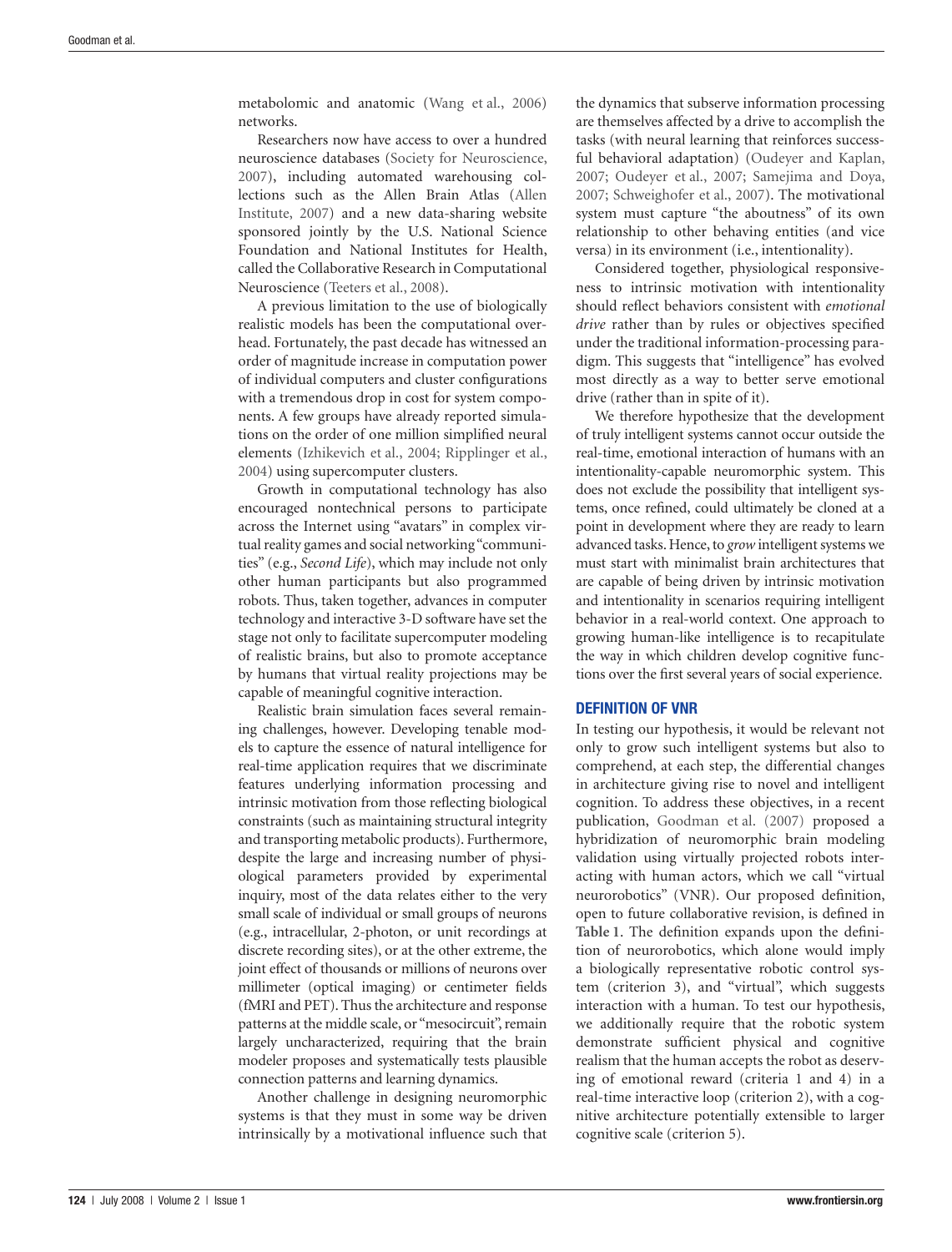#### Table 1 | Definition of virtual neurorobotics (VNR).

#### A computer-facilitated behavioral loop wherein a human interacts with a projected robot that meets the following five criteria:

- 1. The robot is sufficiently embodied for the human to tentatively accept the robot as a social, emotional partner
- 2. The human-robot interaction loop operates in real time, with no pre-specified parcellation into receptive and responsive time windows
- 3. The cognitive control is a neuromorphic brain emulation incorporating realistic neuronal dynamics with time constants that reflect synaptic activation and learning, established membrane and circuitry properties
- 4. The neuromorphic architecture can potentially provide circuitry underlying intrinsic motivation and intentionality, using "emotional" rather than rulebased learning & reinforcement
- 5. The neuromorphic architecture is expandable to progressively larger scale and complexity to support brain model development and validation

#### Table 2 | **Specification of a virtual neurorobotic system.**

#### I. Temporal sequencing (TIMING)

- 1. Computation and communication provide nearly real-time ROBOT response, to maintain cognitive and emotional linkage
- 2. Time is *not* segmented a priori for ROBOT or ACTOR receptiveness or reaction

#### II. Environment (SCENE)

- 1. Realistic contents, including sights, sounds, and objects
- 2. May be affected by the actions of ROBOT or ACTOR
- 3. May include other ROBOTs or multiple ACTORs

#### III. Live participant (ACTOR)

- 1. Human, child or adult, depending on type of target intelligence
- 2. Willingness to accept SCENE as realistic situation
- 3. Willingness to assume ROBOT has ability to perceive and respond meaningfully
- 4. Willingness to attribute intentionality to ROBOT

#### IV. Neuromorphic system (ROBOT)

- 1. Central nervous subsystem (BRAIN) may include neocortex, hippocampus, basal ganglia, and/or other limbic regions relating to attention, reward, and fear
- 2. Computational architecture must incorporate biologically plausible learning algorithms and support for expansion to progressively larger scale and complexity
- 3. Repertoire of sensors, expressions, and behaviors are commensurate with its physical and brain complexity

The components of the real-time loop are further delineated in **Table 2**. Here, we emphasize that the interaction between human and virtual robot be unscripted, of a spontaneous, action-reaction nature. That is, there is no segmentation of behavioral time into periods wherein the robot is receptive, waiting, analyzing, and/or taking action. The action-reaction requirement implies also that the system operate nearly in real time. In our experiences, human actors readily accept delays of up to 3 or 4 s without becoming frustrated about unrealistic robotic response and loosing cognitive and emotional linkage. Of course, the range of behaviors is indirectly constrained by the sensory and motor capabilities of the robot, the types of behaviors exhibited by the human, and the context (e.g., background activity).

#### **RESEARCH**

To-date there is a paucity of literature meeting our criteria (see Related Work, below). Thus we focus here on our own research (Goodman et al., 2007) as an example of the VNR principles. In that work, we chose an instinctual "friend vs. foe" response wherein a resting dog responds to movement in its visual field with either (1) a cautious growl while remaining in a lying position, (2) threatening bark while sitting up, or (3) happy breathing and tail-wagging while fully standing. A human actor was told that he/she is visiting a home with a dog unknown to him/her. As shown in **Figure 1**, a robotic dog was projected in pseudo-3D onto the forward screen, with external sensors that enable its simulated brain to "see" and respond to the actor's movements, in the context of a background scene projected onto the rear screen (for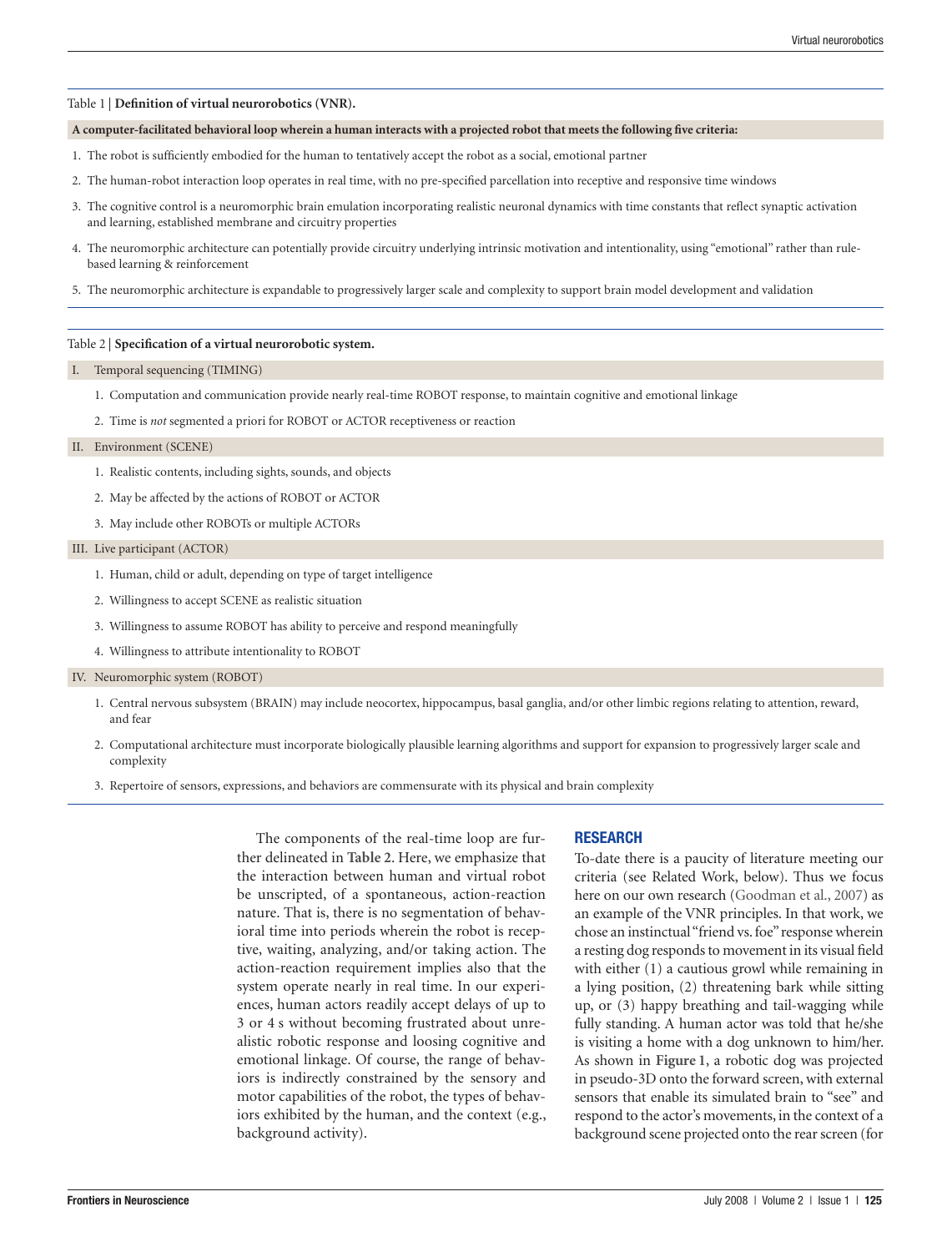this demonstration, we used a static image of a suburban neighborhood). The robot's eyes (a tracking pan-tilt-zoom camera) and ears (monaural or spaced stereo microphones) capture the actor's movements and voice in the context of the background scene, which is projected independently (and may contain moving elements, including other animals or actors). The BRAINSTEM is a supercomputer running threads that synchronously (1) capture and preprocess video images, sound, and touch, (2) convert preprocessed sensory images into probabilities of spiking for each primary neocortical region, (3) upload spike probability vectors to the BRAIN simulator, (4) then from the BRAIN simulator accept motor neuron region output spike density vectors and trigger corresponding dominant motor sequences (e.g., for the virtual dog robot: sitting, lying, barking, walking) via the robotic simulator program (Webots/URBI), which makes the corresponding changes in behavior of the projected robot (and incorporates internal sensation such as proprioception and balance). The BRAIN simulator is a neuromorphic modeling program running on a supercomputer, executing a prespecified spiking brain architecture, which can adapt as a result of learning (using reward stimuli offered by the ACTOR's voice or stroking of the touch pad). Based on successful performance, researchers iteratively "plug in" alternative or more complex brain architectures. A proposed enhancement would be to couple live *in vivo* or *in vitro* neural tissue (BRAIN SLICE) to the brain simulation using multielectrode arrays and optical imaging, in order to continuously calibrate and constrain synthetic brain dynamics.



Figure 1 | **Schematic cartoon of a fully-implemented virtual neurorobotic (VNR) system.** See text for explanation.

The simple neuromorphic brain consisted of 64 single-compartment neurons divided into four columns representing pre-motor regions (precursors to coordinated behavioral sequences), each connected to one of the visual field preferences based on Gabor filter configurations. According to the probability vector received from BRAINSTEM, NCS injected short (1 ms) step current (3 nA) pulses sufficient to reach the threshold of −50 mV and generate a single spike. Membrane voltages updated at a frequency of 1 kHz. The ACTOR in this scenario was told in advance that moving vertically-oriented objects (including body parts) will pose a threat to the robot, whereas moving horizontally-oriented objects will be perceived as friendly gestures; the actor was free to choose any sequence of movements in response to the perceived intent of the ROBOT. ROBOT behavioral sequences are triggered when the neuromorphic BRAIN output to BRAINSTEM has 50 ms of consistent spiking in one pre-motor region compared with another. Periods without domination of one pre-motor region over another trigger the ROBOT to lie down and growl. In cell rasters, each row represents the timing of action potentials (spikes) of a single neuron; darker gray markers indicate clustered bursts of spikes. **Figure 2** shows pre-motor action potential spike rasters from a typical 10-s VNR interaction with a human actor. A video is available online at http://brain.unr.edu/VNR.

# **RELATED WORK**

Social embeddedness is a key characteristic of the proposed VNR approach, with an emphasis similar to that received initially in the stepwise, ontological development of robotic cognition (Breazeal and Scassellati, 2000; Brooks et al., 1998) and more recently in epigenetic robotics research focused on the interaction between cognitive and perceptual brain systems (Lungarella and Berthouze, 2002; Schlesinger, 2003). In order to map behavior to robotic cognition, almost all of these models rely on combinations of psychological production rules, fitness functions, and machine learning algorithms. Notably, this includes models aimed at capturing neuronal epiphenomena such as mirror neuronal activity (Triesch et al., 2007). Our proposed approach is different in several ways. First, we focus on understanding brain physiology at the "mesocircuit" level, relying on social-emotional robotics to reduce the multitude of potential architectures that could bridge the measurements at the cellular level (e.g., patch clamp and unit recordings) with those at the scales of millions of cells (e.g., optical and fMR imaging). Second, because the stipulation of neuromorphic architecture excludes the use of production rules or hierarchical algorithms as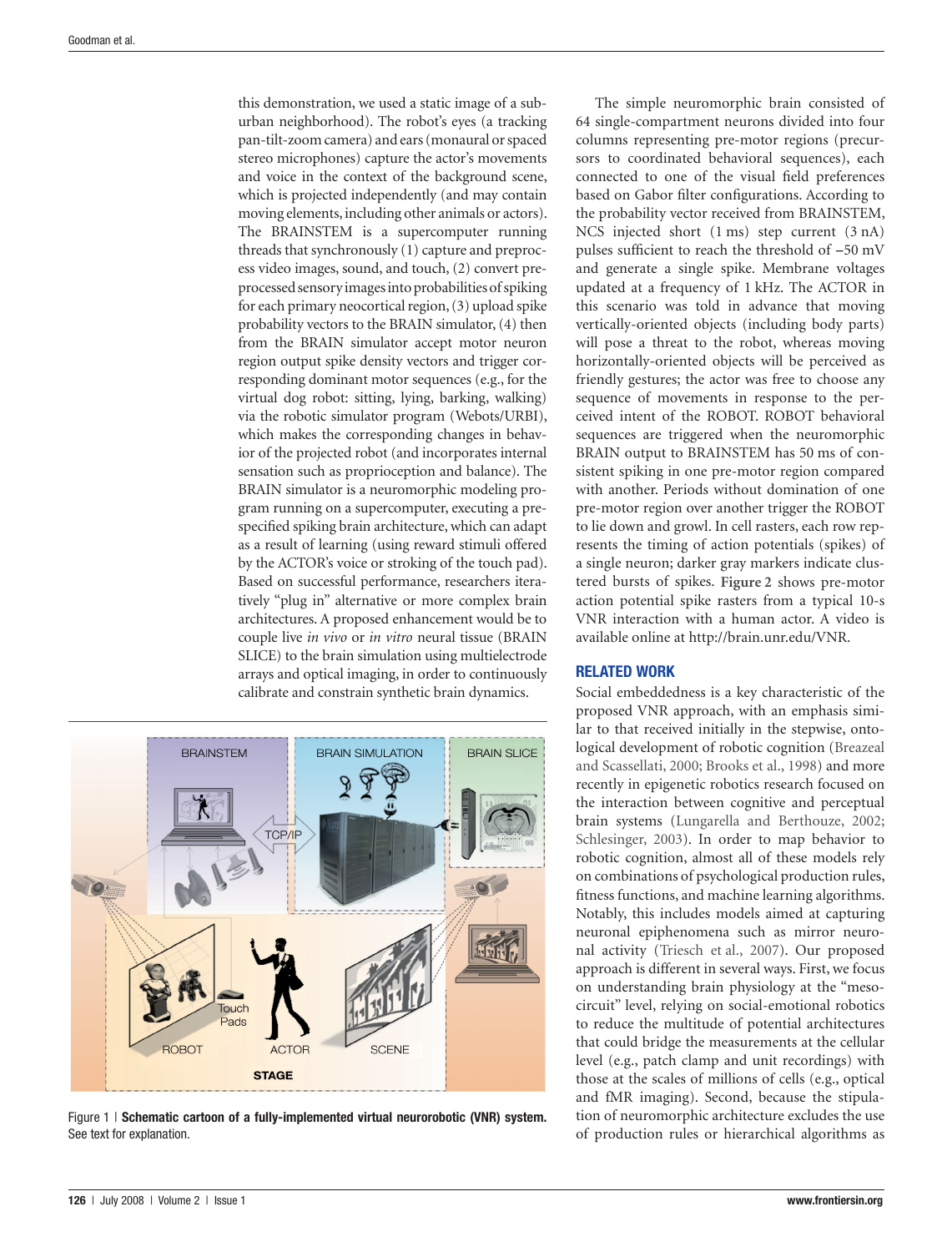

Figure 2 | **Spike rasters from a 10-s behavior scenario indicating timing of ACTOR (upper row) and ROBOT (lower row) events.** See text for explanation.

psychological models, any assumptions on motivation, intentionality and behavioral triggering must emerge from the tissue models themselves, and learning from behavioral reinforcement must manifest as synaptic change. Third, since realistic social interaction requires temporal coherence between the simulated robotic brain and that of the human actor, the simulation must incorporate the actual distribution of physiological time constants that characterize membranes, channels, and synapses.

Due to the distinguishing characteristics of the proposed VNR approach, there is limited research work similar to ours. Some groups have reported success in navigational tasks using neuromorphic architectures (Banquet et al. 2005; Cuperlier et al., 2005; Krichmar et al., 2005; Ogata et al., 2004; Wiener and Arleo, 2003). Notable endeavors that share similarities with our work include identification of challenges and opportunities in robot-mediated neurorehabilitation (Harwin et al., 2006), development of prototypes that combine robotics and virtual reality to assist in the rehabilitation of brain-injured patients and support motor control research (Patton et al., 2006), and generation of artificial brains for virtual robots using a new paradigm based on the epigenetic approach (Pasquier, 2004, 2005).

## **DISCUSSION AND WIDER IMPLICATIONS**

The rationale for the virtual paradigm in VNR is rooted fundamentally on engineering and humancomputer interface considerations, and is similar to that put forward by Krichmar and Edelman (2005) for robotic instantiation of brain-based devices. Certainly, a closed-loop system could incorporate either real or virtual robots. In our VNR framework, however, we emphasize *virtuality* for the following reasons:  $(1)$  the human actor must find the robotic behavior *believable*; it is our impression that refined neurorobotic avatars are more readily accepted (perhaps due to the popularity of online virtual reality networking) than clumsy, unreliable physical robotic prototypes; (2) as investigators design and grow more complex neuromorphic brains, robotic behaviors will require additional sensory, motoric, and emotional sophistication, which in turn may entail major changes in the robot's body parts and dimensions, and degrees of freedom of joints and face—all of which can be accelerated using software (often in just hours) without the delays and costs of added hardware and its engineering; and, (3) at stages of neurorobotic development at which it would be important to demonstrate the functionality of a *physical* robot, the software API can be compiled and transferred to a prototype of the hardware robotic system (provided that VNR simulator used a realistic control API).

The use of human actors in the VNR approach might be seen as an obstacle in terms of time, resources, and variability. However, there is no other "gold standard" for realistic, spontaneous, emotionally intelligent interaction. Moreover, it is human-level cognition that we explore and seek to elucidate in our modeling and applications. In addition, the parameters for neuronal membranes, channels, and synapses are given as time constants on the order of milliseconds to seconds, as co- optimized by evolution. This means that, for example, a system that emulates connected neurons but operates at the temporal scale of microseconds cannot interact with the slower responses of humans. Therefore, both the joint distribution of known biological time constants and the need for emotionally intelligent responses require the use of a closed-loop interaction of the brain prototype with an actor. As an alternative, one might consider using animals in place of humans; however, animals rely on many subtle biological sensory cues such as smell, so will readily accept neither embodied nor virtual robots as socially interactive partners.

The VNR approach opens exciting and promising avenues of future research and application. For example, within the Webots/URBI environment we are currently developing a social- emotional humanoid robot with functional capabilities motivated by the MDS (mobile, dexterous, social) robot under development by the Personal Robotics Group of the MIT Media Lab (http://robotic.media.mit.edu). Our robot will incorporate language understanding and production using corresponding neocortical models based on praise and curiosity. We are also working on a related model of childhood autism.